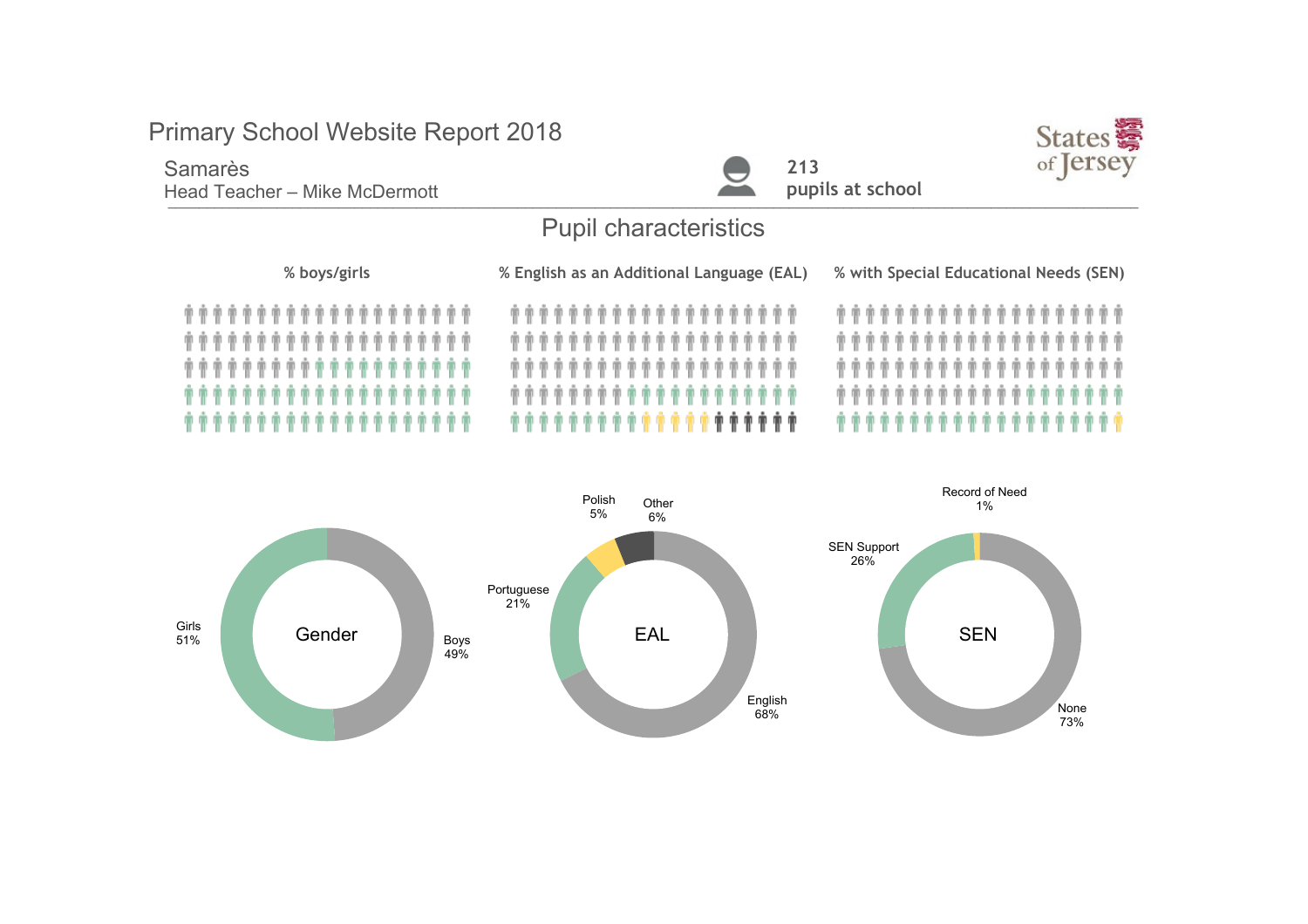### Samarès

Head Teacher – Mike McDermott





# End of Key Stage 1 attainment (Year 2)

A new teacher assessment framework was first used in schools in Jersey in the 2015/2016 academic year, following the introduction of the 2014 Jersey Curriculum. Under the new assessment framework, the terms 'Emerging', 'Developing', and 'Secure' are used to show the extent to which a pupil has understood and can apply what they have been taught at the end of each academic year. For most pupils, the assessment judgements will correspond with the curriculum objectives for the chronological year group that they are in. For example, a pupil in Year 2 may be assessed as 2 Emerging, 2 Developing, or 2 Secure. Pupils assessed against curriculum objectives below their chronological year group are likely to have identified Special Educational Needs (SEN), or other significant barrier(s) to learning.

### Reading



78% of pupils at Samarès were assessed as Developing or Secure within their year group at the end of KS1. This compares to 89% across all schools.

### **Writing**



70% of pupils at Samarès were assessed as Developing or Secure within their year group at the end of KS1. This compares to  $80\%$  across all schools.

#### **Mathematics**



 $78\%$  of pupils at Samarès were assessed as Developing or Secure within their year group at the end of KS1. This compares to  $85%$  across all schools.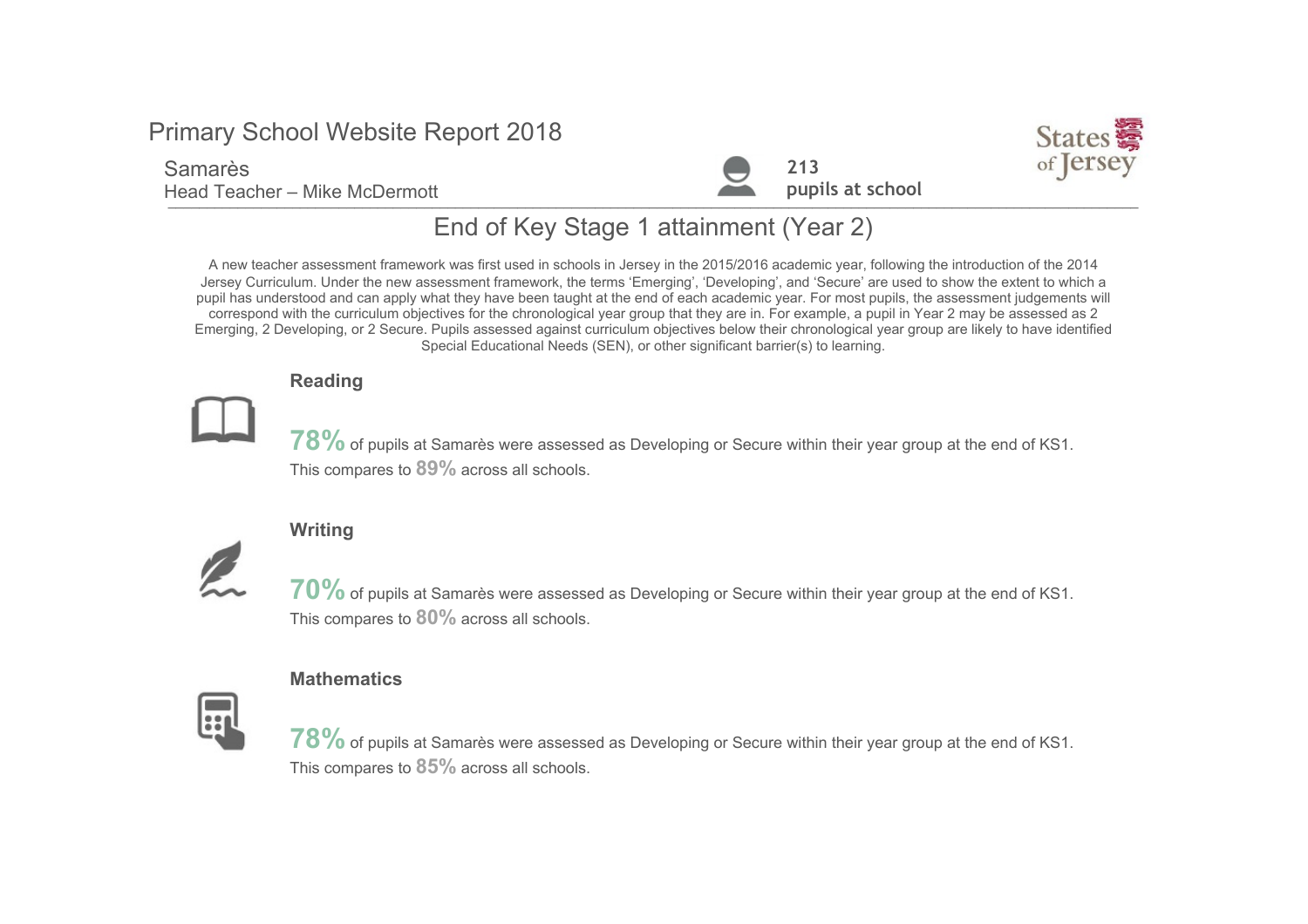### Samarès

Head Teacher – Mike McDermott





# End of Key Stage 2 attainment (Year 6)

A new teacher assessment framework was first used in schools in Jersey in the 2015/2016 academic year, following the introduction of the 2014 Jersey Curriculum. Under the new assessment framework, the terms 'Emerging', 'Developing', and 'Secure' are used to show the extent to which a pupil has understood and can apply what they have been taught at the end of each academic year. For most pupils, the assessment judgements will correspond with the curriculum objectives for the chronological year group that they are in. For example, a pupil in Year 6 may be assessed as 6 Emerging, 6 Developing, or 6 Secure. Pupils assessed against curriculum objectives below their chronological year group are likely to have identified Special Educational Needs (SEN), or other significant barrier(s) to learning.

### Reading



 $85\%$  of pupils at Samarès were assessed as Developing or Secure within their year group at the end of KS2. This compares to  $85%$  across all schools.

### **Writing**



80% of pupils at Samarès were assessed as Developing or Secure within their year group at the end of KS2. This compares to  $84\%$  across all schools.

#### **Mathematics**



90% of pupils at Samarès were assessed as Developing or Secure within their year group at the end of KS2. This compares to 82% across all schools.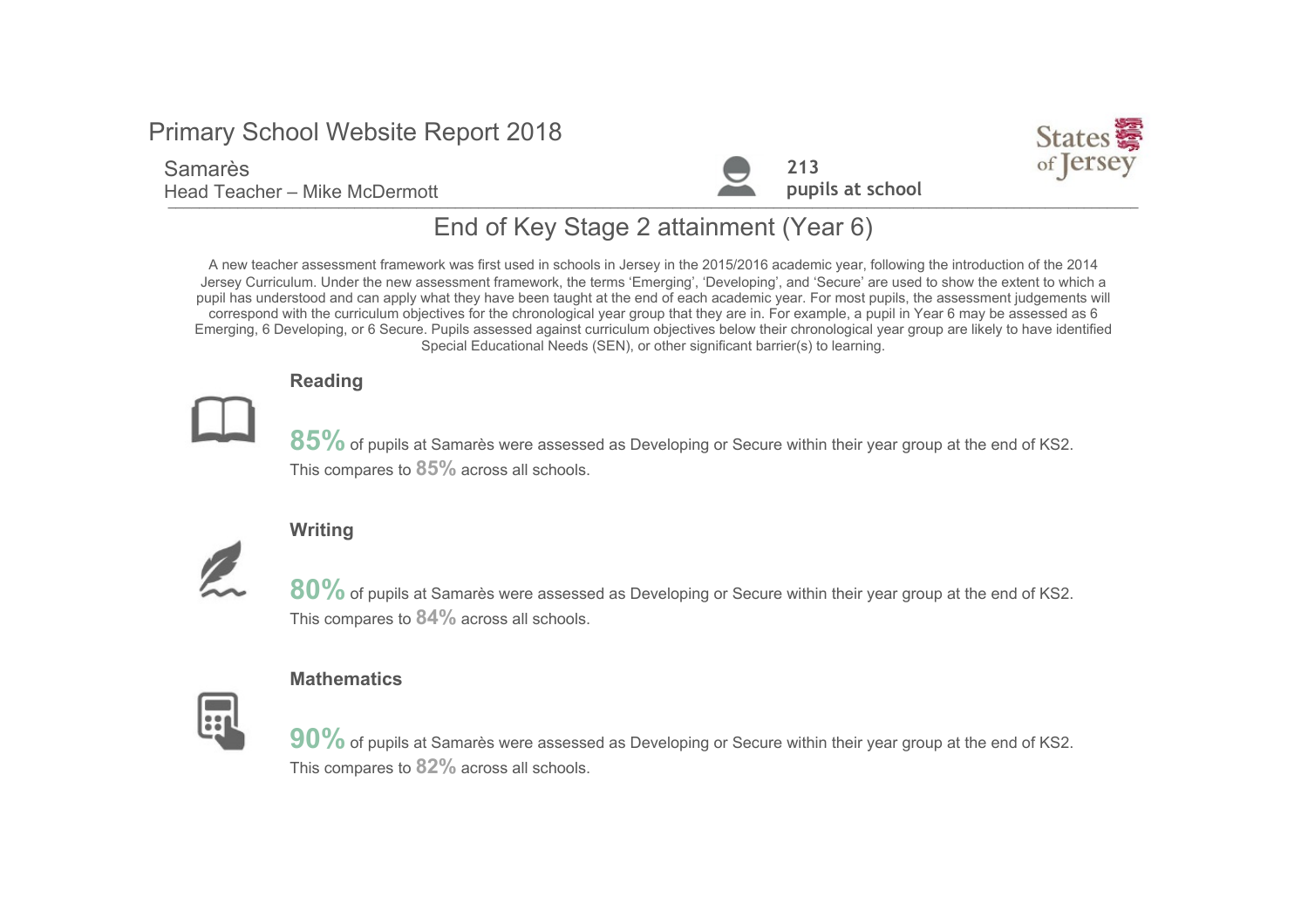Samarès

Head Teacher - Mike McDermott





### Attainment summary

A new teacher assessment framework was first used in schools in Jersey in the 2015/2016 academic year, following the introduction of the 2014 Jersey Curriculum. Under the new assessment framework, the terms 'Emerging', 'Developing', and 'Secure' are used to show the extent to which a pupil has understood and can apply what they have been taught at the end of each academic year. For most pupils, the assessment judgements will correspond with the curriculum objectives for the chronological year group that they are in. For example, a pupil in Year 6 may be assessed as 6 Emerging, 6 Developing, or 6 Secure. Pupils assessed against curriculum objectives below their chronological year group are likely to have identified Special Educational Needs (SEN), or other significant barrier(s) to learning.

| <b>Year Group</b> | <b>Measure</b>                 | <b>Reading</b> | <b>Writing</b> | <b>Mathematics</b> |
|-------------------|--------------------------------|----------------|----------------|--------------------|
| 2                 | Percentage Secure              | 63             | 44             | 44                 |
|                   | Percentage Developing or above | 78             | 70             | 78                 |
|                   | Percentage Emerging or above   | 96             | 96             | 96                 |
| 6                 | Percentage Secure              | 70             | 65             | 70                 |
|                   | Percentage Developing or above | 85             | 80             | 90                 |
|                   | Percentage Emerging or above   | 95             | 95             | 100                |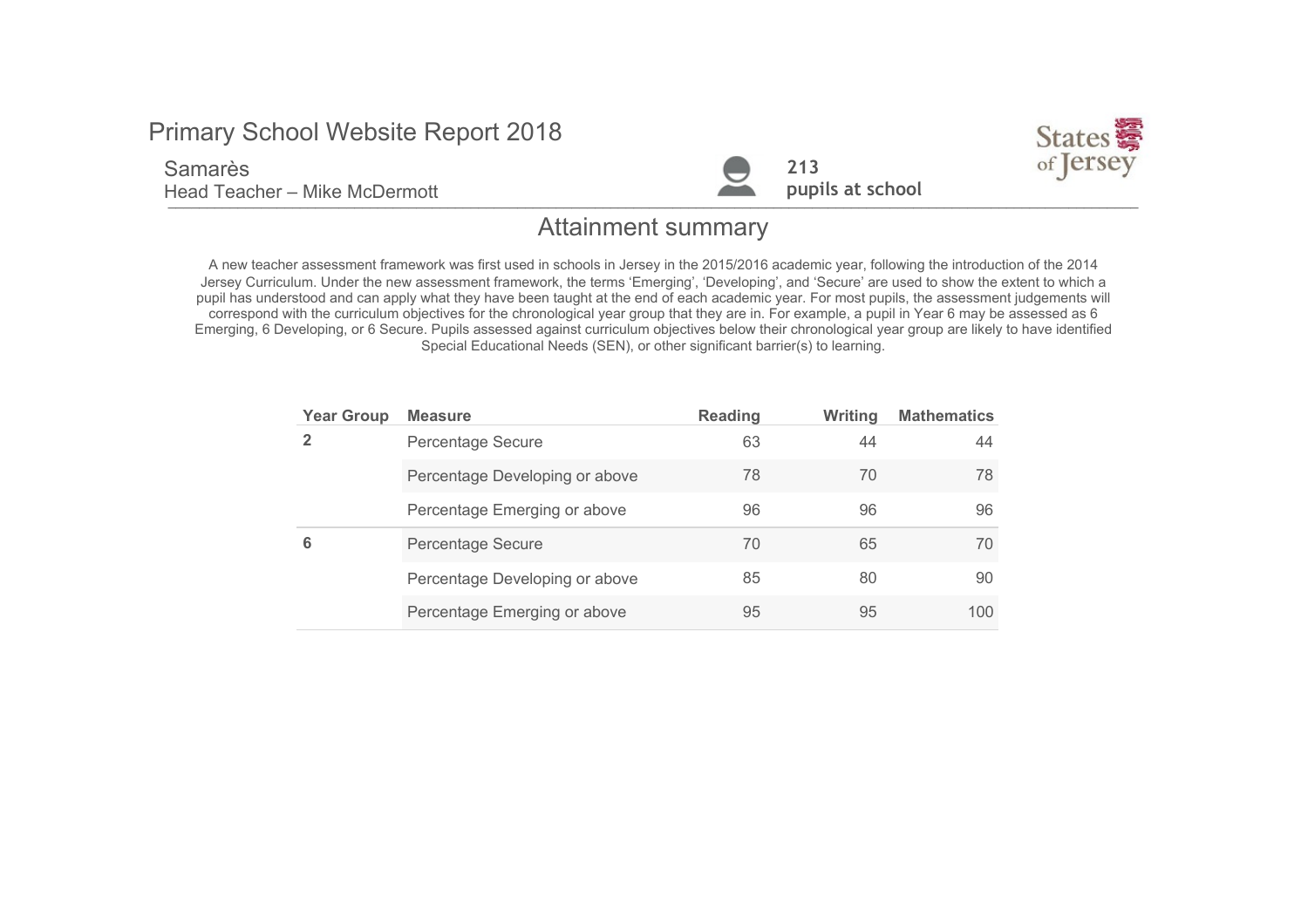Samarès Head Teacher - Mike McDermott





### **Attendance**